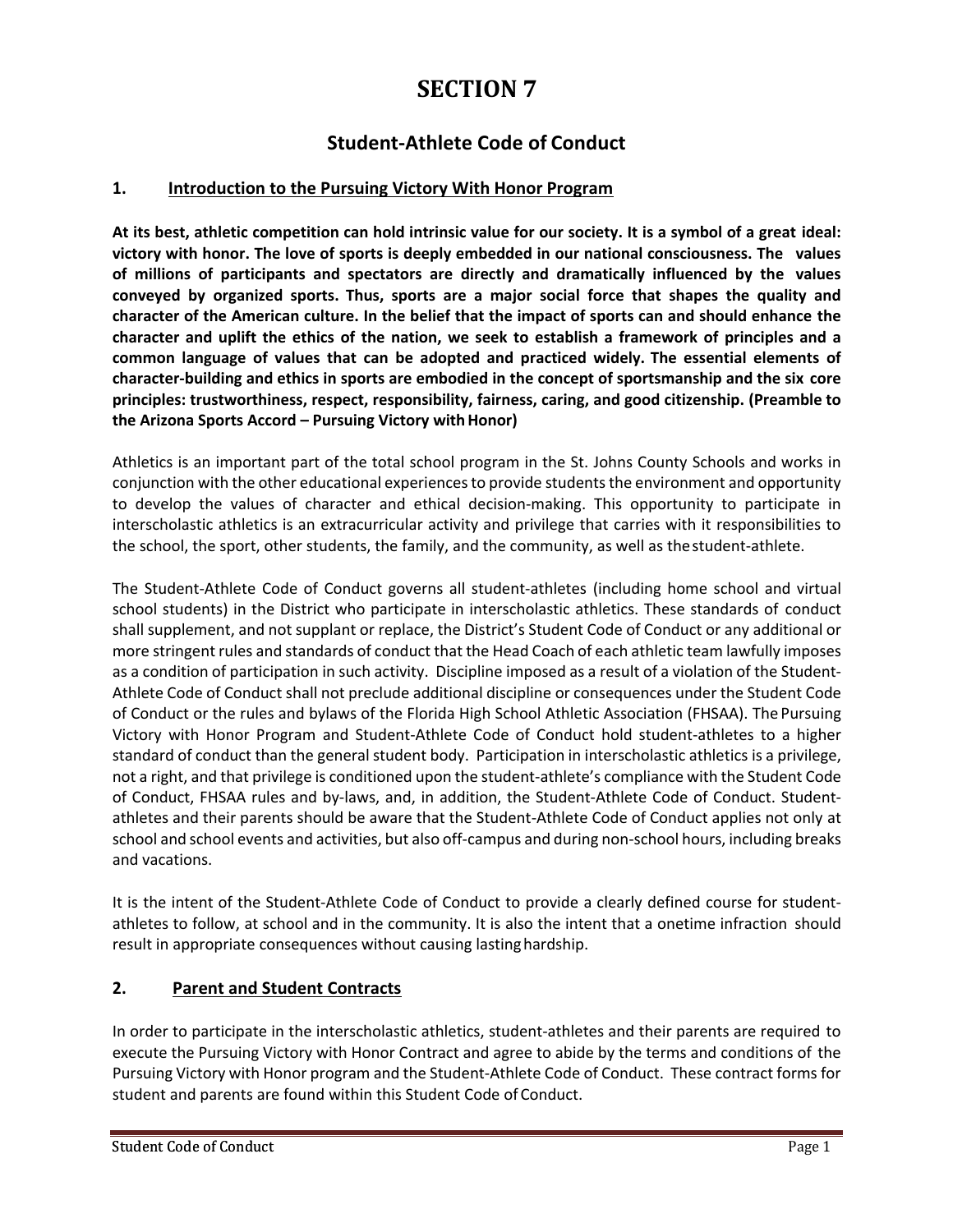### **3. Prohibited Conduct**

Each student-athlete is expected to display good sportsmanship, win or lose. This means that studentathletes must demonstrate the "Six Pillars of Character" Counts in both school and in the community at large during the time that the student is enrolled in the District. Student-athletes are subject to disciplinary action under the District's Code of Conduct and Student-Athlete Code of Conduct, as well as FHSAA rules and by-laws. Such disciplinary action may include suspension or termination of the privilege of participating in any or all extracurricular activities. Sanctions may apply to all practices and meetings and at all times before, during and after games or school-sponsored events, as well as to bus trips to and from games or school sponsored events. Ejection from any contest or event will result in a suspension from subsequent contests under the rules and bylaws of FHSAA and the Student-Athlete Code of Conduct. The following are violations of the Student-Athlete Code of Conduct:

A. Violations of the Student Code of Conduct.

B. Disrespectful, derogatory, harassing comments and/or conduct (verbal, written, electronic), disruptive conduct, and insubordination by a student-athlete directed toward any other person or group, including but not limited to game officials, coaches, advisors, teammates, athletes or members of opposing teams or schools, fans, spectators, other students, and the general public.

C. Conduct at school, at related activities, on school transportation, or in the community which is clearly beyond the bounds of what is acceptable and tolerable. Any misconduct in the community that would constitute a Level III or Level IV offense if committed at school constitutes a violation of this standardof conduct.

D. No student-athlete shall knowingly attend any party or other social gathering where underage drinking and drug use occurs. This rule is intended to apply to gatherings that consist primarily of students and student age individuals where underage drinking is occurring, usually without the knowledge or acquiescence of the parents, and shall not apply to events such as a wedding, family reunion, or the like. **It shall not be a defense to this rule that a gathering of students at which alcohol and drugs are consumed was sanctioned by any parent, or held with parental consent. It is the attendance at such gatherings that is prohibited by this rule. Actual consumption of alcohol or use of**  drugs is not a prerequisite to establish a violation of this rule. Any student-athlete who is found to **have voluntarily remained in the vicinity of a gathering prohibited by this section shall be guilty of a violation of thisrule whether or not he orshe consumes or uses any prohibited substance.** No studentathlete will be deemed to have violated this rule if he or she can show to the satisfaction of the school Principal, Athletic Director and Head Coach that, immediately upon becoming aware that underage drinking and/or drug use is present at a party or social gathering, he/she completely removed himself/herself from the place where the party or social gathering was held, including parkingareas.

E. A student-athlete's use, distribution and possession of alcohol (including hosting a party where alcohol is available) drugs or controlled substance, possession of drug paraphernalia, use of performance enhancing substances; use of tobacco products or any other misconduct that, if committed at school would violate the rules governing drug and alcohol use, as set forth in Section 3 of the Student Code of Conduct, or misuse of prescription medication, as set forth in Section 3 of the Student Code of Conduct. For purpose of this provision, the definition of "drugs" in Section 3 of the Student Code of Conduct applies.

F. Felony arrest.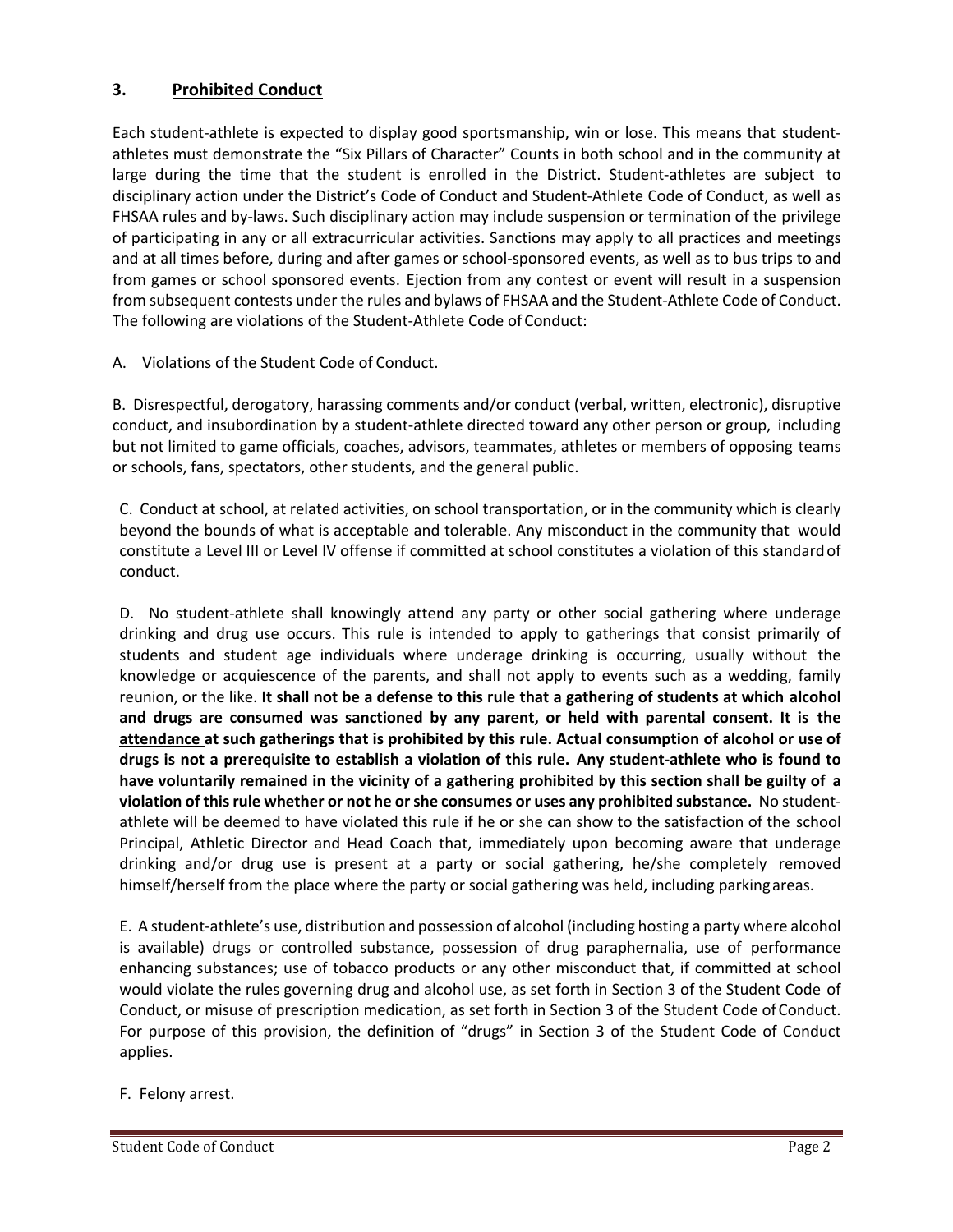### **4. Disciplinary Procedure**

Student-athletes who are accused of a violation of the Student Code of Conduct shall be subject to the disciplinary procedures specified in Sections 3 and 5 of the Student Code of Conduct. In conjunction with that disciplinary process, the principal or designee shall impose such athletic sanctions as may be appropriate under the paragraph below.

Some offenses under the Student-Athlete Code of Conduct may not be subject to Student Code of Conduct discipline because the alleged offense occurred off-campus, after school hours or for some otherreason. In those cases, the principal or the principal's designee shall give the student-athlete oral notice of the allegations and an opportunity to explain or defend the conduct. The principal or designee shall then determine whether the student-athlete violated the Student-Athlete Code of Conduct. If a violation is found, the principal or designee shall impose such sanctions as may be appropriate under paragraph 5 below. The sanctions and the reason for the sanctions should be communicated in writing to the studentathlete's parent or guardian within twenty-four (24) hours by United States mail or hand delivery, including hand delivery in the care of the student-athlete.

The school should notify the Superintendent in care of the Office of School Operations within twenty-four (24) hours of the Student-Athlete Code of Conduct disciplinary action and the reasons therefor. The Superintendent's designee shall review the case for compliance with the requirements of the Student-Athlete Code of Conduct.

A student-athlete may appeal disciplinary action imposed under the Student-Athlete Code of Conduct to the Student-Athlete Disciplinary Review Committee, by scheduling a hearing through the Office of School Operations. However, the pendency of the appeal shall not delay the commencement of any sanctions, including suspension from athletic contests.

The rules of evidence and judicial procedure do not apply to disciplinary proceedings under the Student-Athlete Code of Conduct. The decision of the Student-Athlete Disciplinary Review Committee shall be final and shall not be subject to furtherreview.

### **5. Responses and Sanctions**

The following are the sanctions for student-athletes who are found to have violated the Student-Athlete Code of Conduct. The sanctions listed shall not be construed as a promise or guarantee of any particular form of discipline. The District retains the right to take disciplinary action under this policy that is deemed to be appropriate under the individual circumstances of each case. These penalties can be assessed in addition to those assessed under the Student Code of Conduct.

All game(s) suspensions will be served during the athlete's current-year season of participation. In the event that a sanction is assessed at the end of the current season, the sanction will be carried over into the next sport season in which the student-athlete participates. Student athletes will begin serving sanctions immediately upon imposition. In the event a student-athlete files an appeal of a disciplinary action imposed as a result of a code violation, the game(s) suspension will be immediately served upon imposition and/or during the appeals process.

**A. Minor Violation** - A coach shall be responsible for assessing penalties for violation of team and attendance rules. Such penalties may range from a verbal warning to expulsion from the team for repeat offenses. Coaches shall generally practice progressive discipline, depending on the facts and circumstances. A coach's decision to remove a student-athlete from a team will be approved by the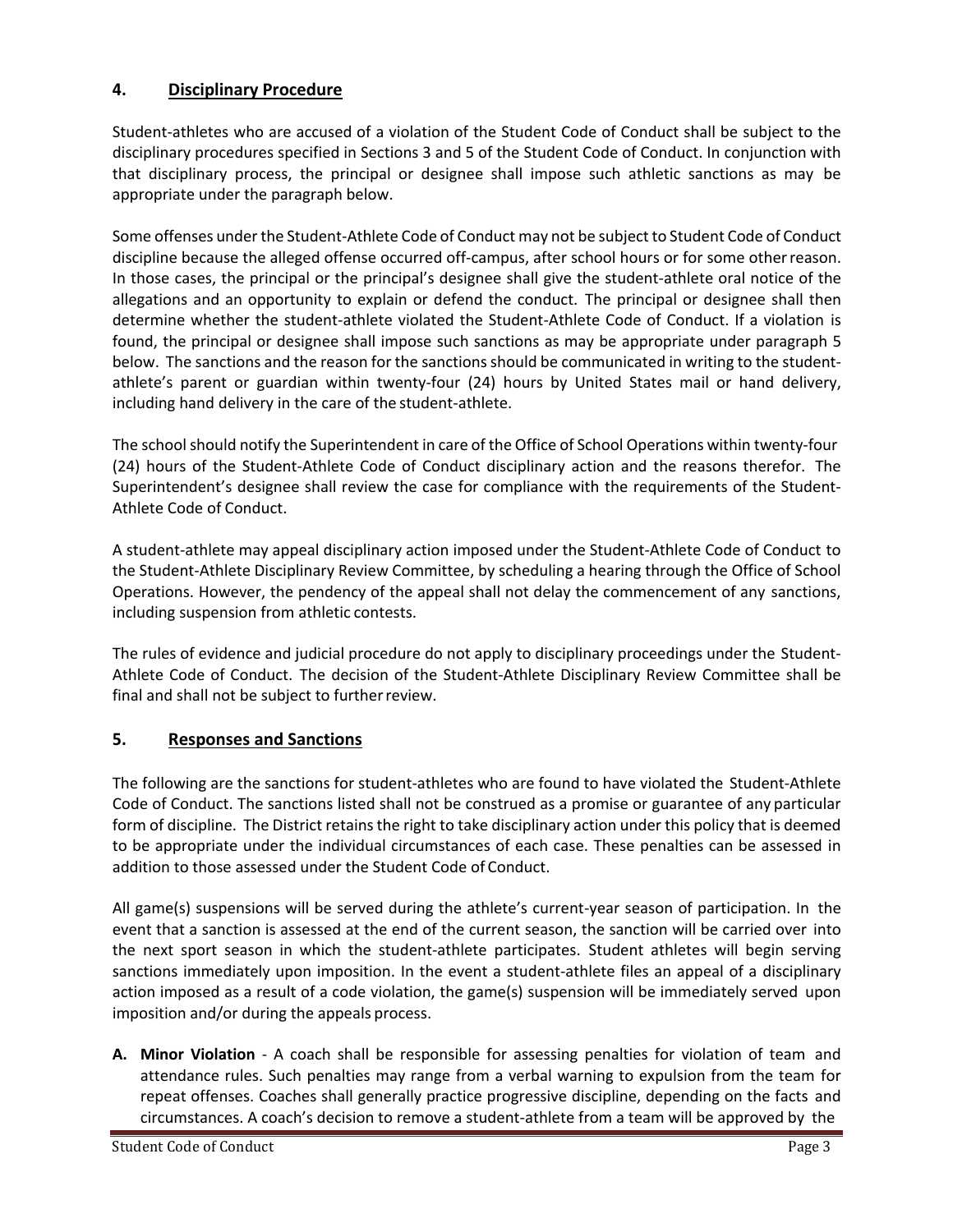Athletic Director prior to the imposition of the penalty. The coach shall notify the parents of the imposition of any sanction including the nature of the offense and the reason(s) for the disciplinary action.

- **B. Level 1 Violation -** Any student-athlete found to have engaged in prohibited conduct unless otherwise indicated at another Level. For a Level 1 violation, suspension from participation, probation and successful completion of educational component may be required.
- **C. Level 2 Violation -** Any student-athlete found to have committed a second Level 1 violation whileon probation or any student-athlete found to have hosted a party where alcohol is served or who participates in any bullying, harassment or hazing. For a Level 2 violation, suspension from participation, probation, and successful completion of educational component may be required.
- **D. Level 3 Violation**  Any student-athlete found to have engaged in prohibited conduct while serving a Level 2 probation or to have committed a second Level 2 violation during his/her enrollment in the District. For a Level 3 violation, loss of participation for 1 calendar year, probation and successful completion of educational component may be required.
- **E. Level 4 Violation**  Any student who is charged with or convicted of, a felony. Such a student-athlete will be suspended from participation (includes practices and meetings) until the case has been adjudicated after which a review will be conducted to determine eligibility. Level 4 also includes repeated violations while on probation. For a Level 4 violation, loss of athletic eligibility while enrolled in the District.

### **Drug testing may be required as part of a sanction at student or parentexpense.**

- **Probation** is a stipulated period of time (1 calendar year) assessed to an athlete as a consequence for violations of the Student-Athlete Code of Conduct. This period of time may be extended (extended probation) until the athlete has successfully fulfilled all requirements of the assessed for a violation. The **Educational Component** is a rehabilitative activity intended to reinforce the athlete's personal adherence to the policies and rules that govern the interscholastic program and is designed to educate the athlete about the violation committed and its impact on reaching personal and team goals. This component will occur after school hours and will take place at the location of the provider in partnership with the St. Johns County School District.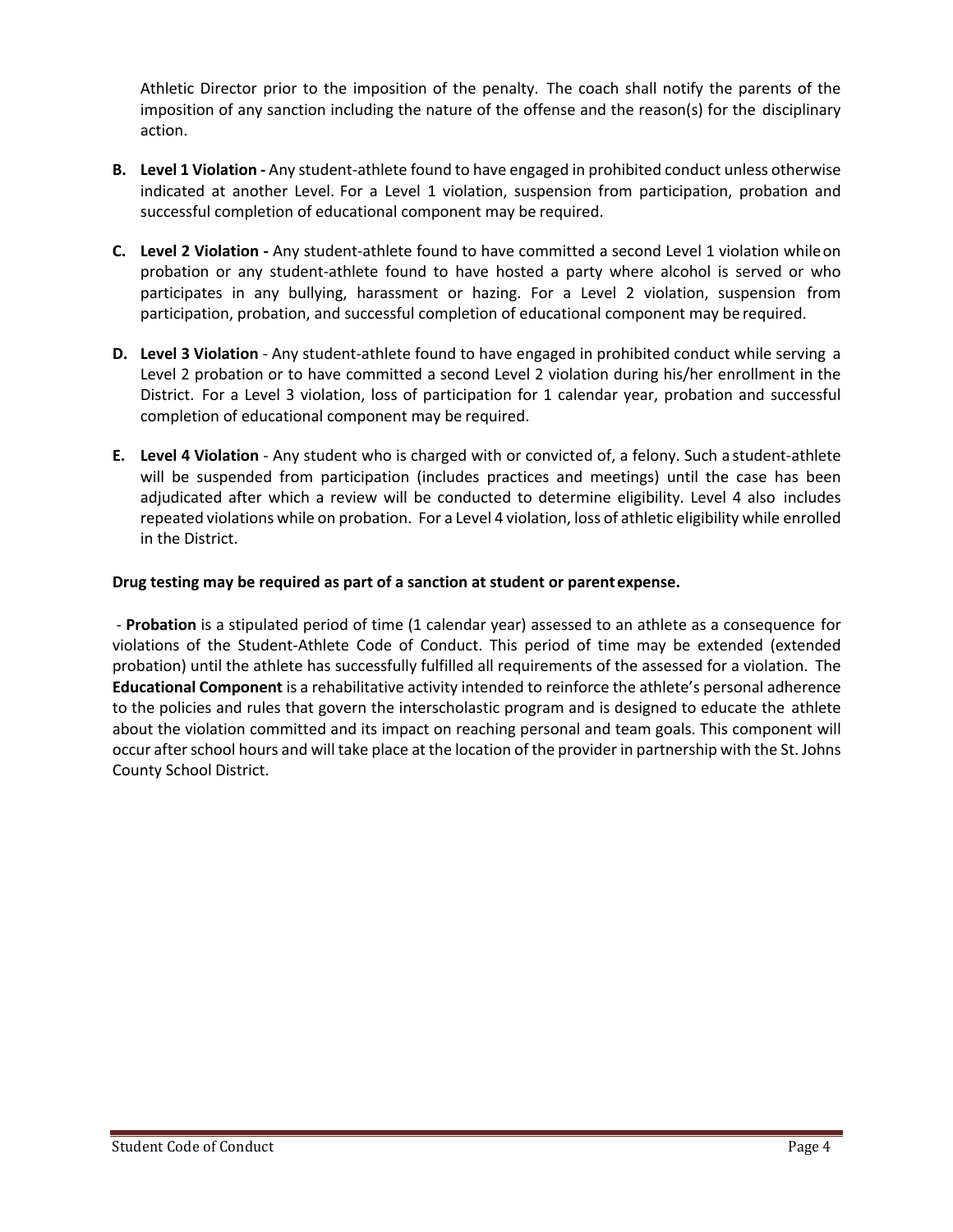## **Participation Penalty**

| <b>Sports</b>                                                                      | <b>Number of Games</b>                                                                                      | <b>Level I Participation</b><br>Penalty                                                                     | <b>Level 2 Participation</b><br>Penalty                                                                     |
|------------------------------------------------------------------------------------|-------------------------------------------------------------------------------------------------------------|-------------------------------------------------------------------------------------------------------------|-------------------------------------------------------------------------------------------------------------|
| Baseball, Basketball, Soccer,<br>Softball, Volleyball and Water<br>Polo            | 25                                                                                                          | 3                                                                                                           | 5                                                                                                           |
| Lacrosse, Tennis and<br>Wrestling                                                  | 18                                                                                                          | $\overline{2}$                                                                                              | $\overline{4}$                                                                                              |
| Golf                                                                               | 14                                                                                                          | $\mathbf{1}$                                                                                                | $\overline{3}$                                                                                              |
| Swimming and Diving, Track<br>and Field, Weightlifting and<br><b>Cross Country</b> | 13                                                                                                          | $\mathbf{1}$                                                                                                | $\overline{3}$                                                                                              |
| Football                                                                           | 10                                                                                                          | 1                                                                                                           | $\overline{2}$                                                                                              |
| Cheerleading<br>(Competitive and/or Spirit)                                        | To be determined by the<br>interscholastic athletic<br>season in which<br>Cheerleading is<br>participating. | To be determined by the<br>interscholastic athletic<br>season in which<br>Cheerleading is<br>participating. | To be determined by the<br>interscholastic athletic<br>season in which<br>Cheerleading is<br>participating. |

**If an athlete misses games due to school suspension for a disciplinary infraction, the games missed shall be counted toward the Student-Athlete Code of Conduct participation sanction. Cheerleading sanctions may also result in the loss of competitive events and/or cheer competitions.**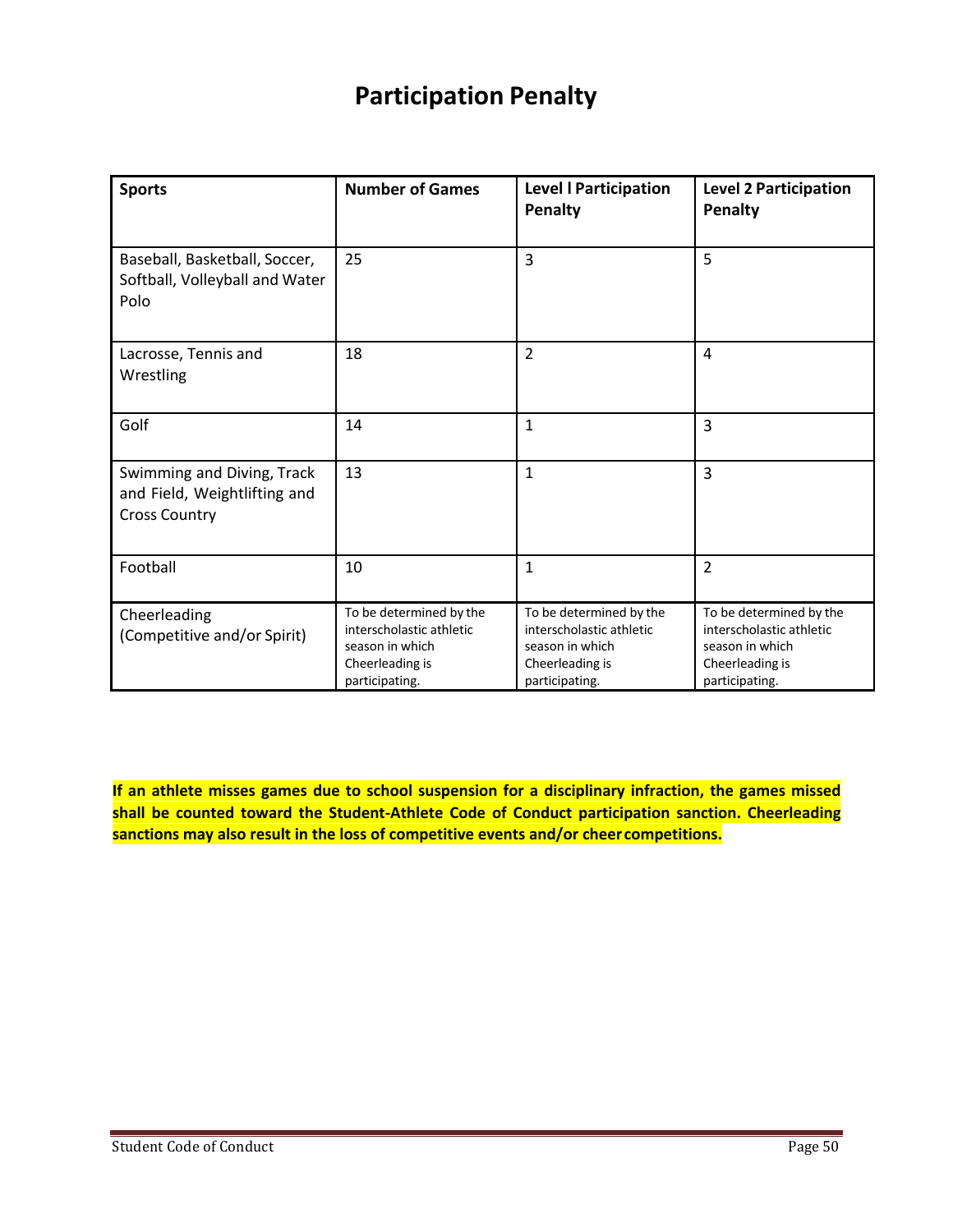

# **St. Johns County School District**

## **Pursuing Victory with Honor Parent Contract**

*Athletic competition of interscholastic age children should be fun and should also be a significant part of a sound educational program. Everyone involved in sports programs has a duty to assure that their programs impart important life skills and promote the development of good character. Essential elements of character building are embodied in the concept of sportsmanship and six core ethical values: trustworthiness, respect, responsibility, fairness, caring and good citizenship (the "Six Pillars of Character"). The highest potential of sports is achieved when all involved consciously Teach, Enforce, Advocate and Model (T.E.A.M) values and are committed to the ideal of pursuing victory with honor. Parents/guardians of student-athletes can and should play an important role and their good-faith efforts to honor the words and spirit of the Student-Athlete Code of Conduct and this Contract can dramatically improve the quality of a child's sports experience.*

### **TRUSTWORTHINESS**

- v **Trustworthiness** Be worthy of trust in all you do.
- v **Integrity** Live up to high ideals of ethics-sportsmanship and encourage players to pursue victory with honor. Do what's right even when it's unpopular or personally costly.
- v **Honesty** Live honorably. Don't lie, cheat, steal or engage in any other dishonest conduct.
- v **Reliability** Fulfill commitments. Do what you say you will do.
- v **Loyalty** Be loyal to the school and team; put the interests of the team above your child's personal glory.

### **RESPECT**

- v **Respect** Treat all people with respect at all times and requires the same of yourstudent-athletes.
- v **Class** Teach your child to live and play with class and be a good sport. He/She should be gracious in victory and accept defeat with dignity, compliment extraordinary performance, and show sincere respect in pre- and post-game rituals.
- v **Disrespectful Conduct** Don't engage in disrespectful conduct of any sort including profanity, obscene gestures, offensive remarks of a sexual nature or actions, trash-talking, taunting, hazing, boastful celebrations, or other actions that demean individuals or the sport.
- v **Respect for Officials** Treat game officials with respect. Don't complain or argue about calls or decisions during or after an athletic event.

#### **RESPONSIBILITY**

v **Importance of Education**- Support the concept of "being a student first." Commit your child to earning a diploma and getting the best possible education. Be honest with your child about the likelihood of getting an athletic scholarship or playing on a professional level. Reinforce the notion that many universities will not recruit student-athletes who do not have a serious commitment to their education. Be the lead contact for college and university coaches in the recruiting process.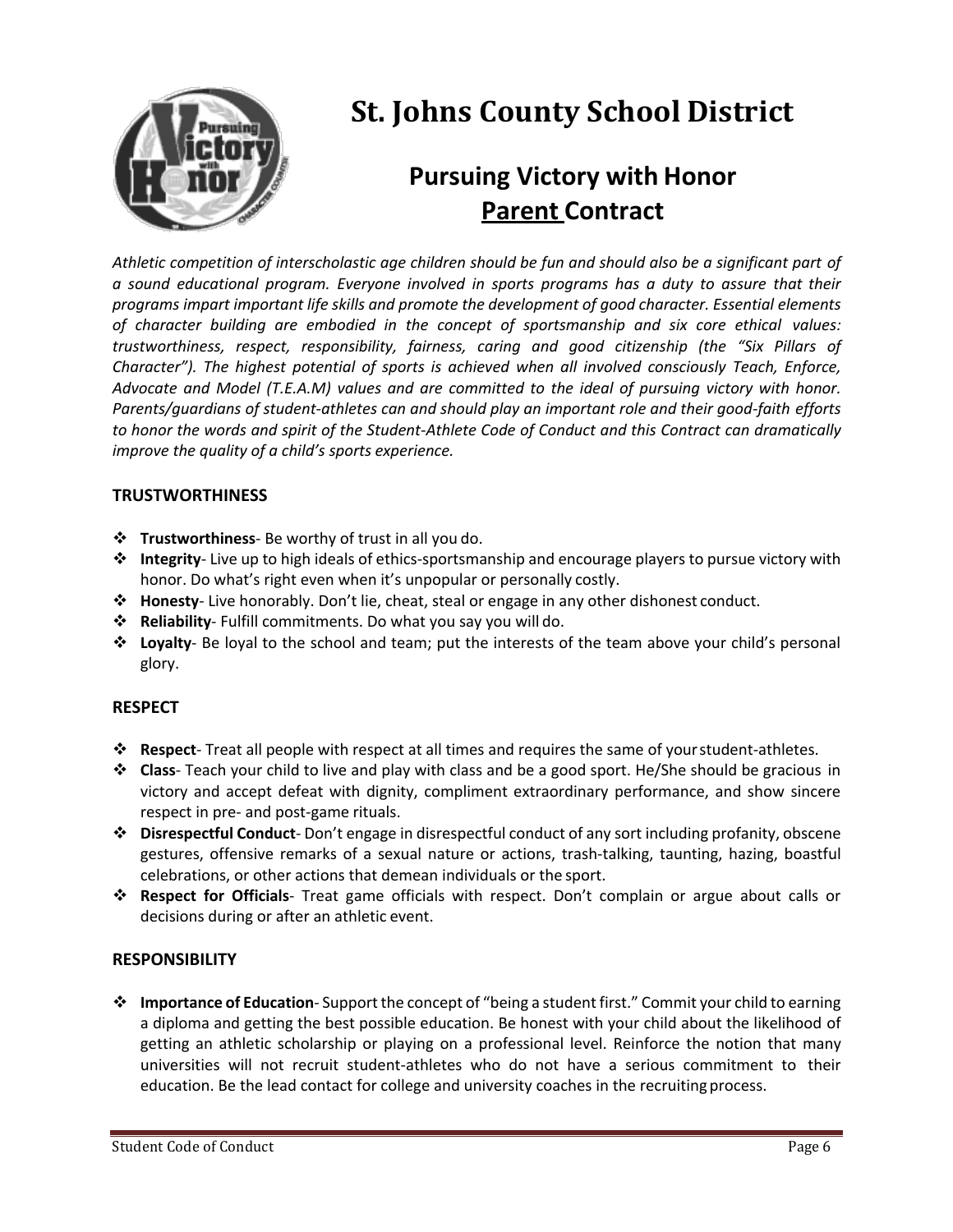- v **Role Modeling** Remember, participation in sports is a privilege, not a right. Parent/guardiansshould also represent the school, coach, and teammates with honor, on and off the court/field.Consistently exhibit good character and conduct yourself as a positive rolemodel.
- v **Self-Control** Exercise self-control. Don't fight or show excessive displays of anger orfrustration.
- v **Healthy Lifestyle** Promote to your child the avoidance of all illegal or unhealthy substances including alcohol, tobacco, drugs, and some over-the-counter nutritional supplements, as well as unhealthy techniques to gain, lose or maintain weight.
- v **Integrity of the Game** Protect the integrity of the game. Don't gamble or associate withgamblers.

#### **FAIRNESS**

v **Fairness and Openness**- Live up to high standards of fair play. Be open-minded, always willing to listen and learn.

### **CARING**

v **Caring Environment**- Consistently demonstrates concern for student-athletes as individuals, and encourages them to look out for one another and think and act as a team.

#### **CITIZENSHIP**

v **Spirit of the Rules**- Honor the spirit and the letter of rules. Teach your children to avoid temptations to gain competitive advantage through improper gamesmanship techniques that violate the highest traditions of sportsmanship.

### *I have read and understand the requirements of* **the Student-Athlete Code of Conduct and this Contract. I acknowledge that my child may be disciplined or removed from a team if he/she violates any of their provisions.**

**Parent/Guardian Signature Date**

**Print Name Date**

**Sport**

Our athletic program endorses "Pursuing Victory with Honor" and the "Six Pillars of Character", a project of the Josephson Institute of Ethics. www.charactercounts.org/sports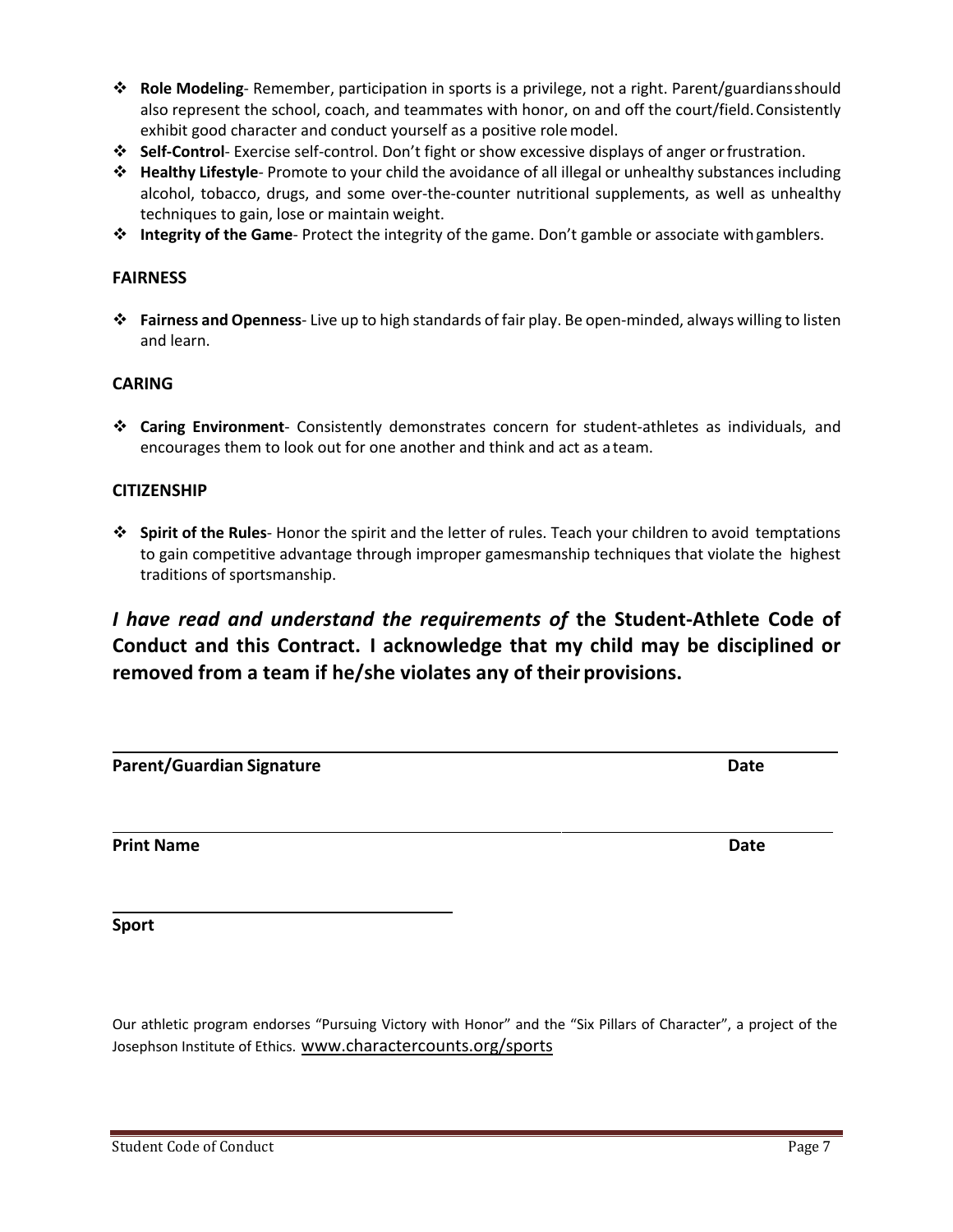

# **St. Johns County School District**

# **Pursuing Victory with Honor Student-Athlete Contract**

*Athletic competition for interscholastic age student-athletes should be fun and should also be a significant part of a sound educational program, embodying high standards of ethics and sportsmanship while developing good character and other important life skills. Essential elements of character building are intrinsic in the concept of sportsmanship and six core ethical values: trustworthiness, respect, responsibility, fairness, caring and good citizenship. (the "Six Pillars of Character"). The highest potential of sports is achieved when learning from the T.E.A. M. concept (Teaching, Enforcing, Advocating and Modeling these values) and by committing to the ideal of pursuing victory with honor. Good-faith efforts* to honor the words and spirit of the Student-Athlete Code of Conduct and this Contract will improve the *quality of our programs and the well-being of allteammates.*

### **TRUSTWORTHINESS**

- v **Trustworthiness** –Be worthy of trust in all you do.
- v **Integrity** Live up to high ideals of ethics and sportsmanship and always pursue victory withhonor.
- v **Honesty** Live and compete honorably. Don't lie, cheat, steal or engage in any other dishonest or unsportsmanlike conduct. Plagiarism or cheating is not acceptable.
- v **Reliability** Fulfill commitments. Do what you say you will do. Be on time to practices andgames.
- v **Loyalty** Be loyal to your school and team. Put the team above personal glory.

### **RESPECT**

- v **Respect** Treat all people, including the teacher-coach, with respect at all times. Demonstrate an appropriate demeanor that reflects self-control and an unwavering commitment to fair play.
- v **Class** Live and play with class. Be a good sport. Be gracious in victory and accept defeat with dignity. Help fallen opponents, compliment extraordinary performance, and show sincere respect in pre- and post-game rituals.
- v **Disrespectful Conduct** Don't engage in disrespectful conduct of any sort including profanity, obscene gestures, offensive remarks of a sexual nature, trash-talking, taunting, hazing, boastful celebrations, or other actions that demean individuals or the sport.
- v **Respect for Officials** Treat game officials with respect. Don't complain about or argue with calls or decisions during or after an athletic event.

### **RESPONSIBILITY**

v **Importance of Education**- The primary responsibility of a student-athlete is academic achievement. Be a student first, and commit to earning your diploma and getting the best education you can. Be honest with yourself about the likelihood of getting an athletic scholarship or playing on a professional level, and remember that many universities will not recruit student-athletes who do not have a serious commitment to their education, the ability to succeed academically or the character to represent their school honorably. Not achieving passing grades will result in your suspension from the team until the deficiency is corrected.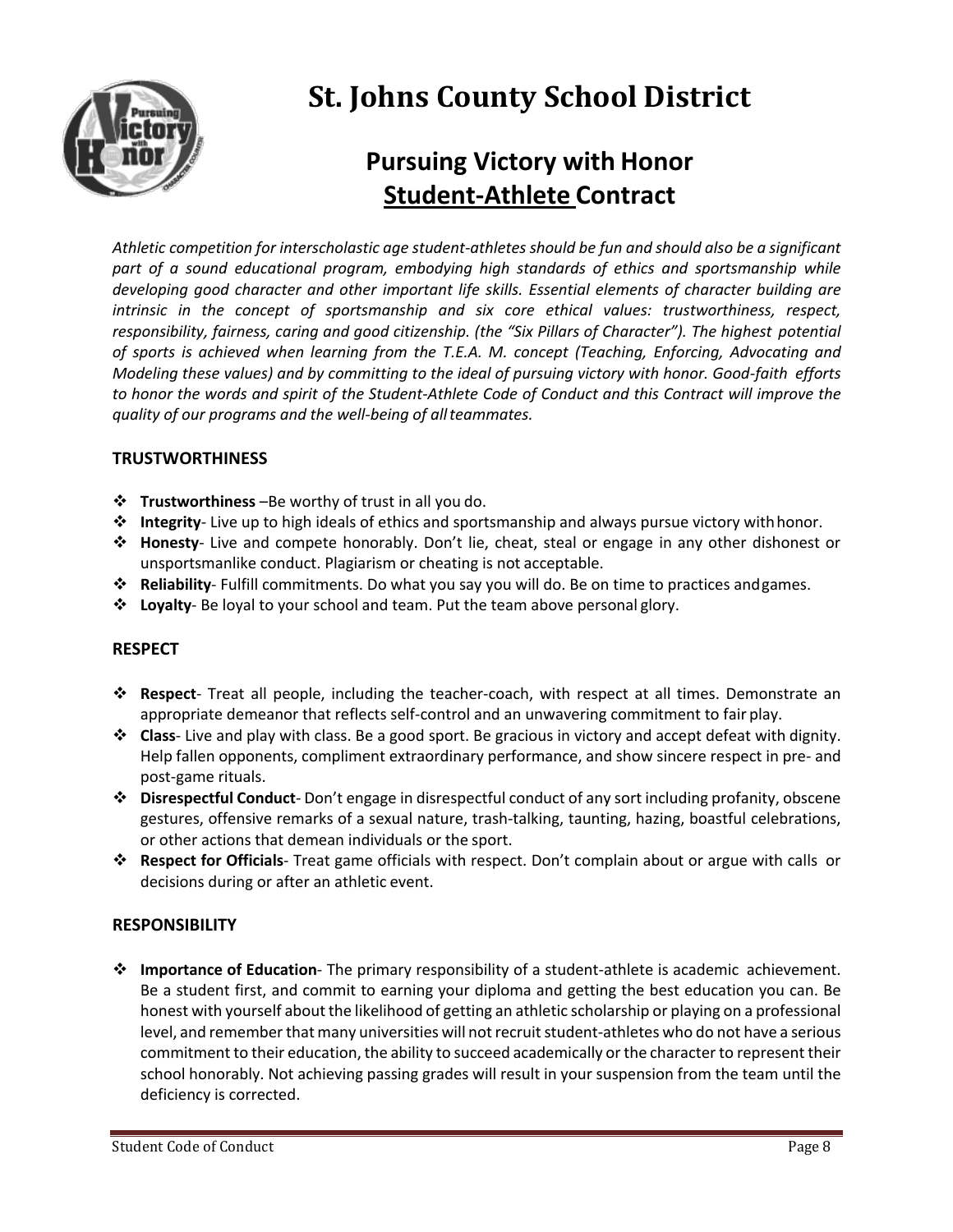- v **Role Modeling** Remember, participation in sportsis a privilege, not a right, and that you are expected to represent your school, coach and teammates with honor, on and off the field. Consistently exhibit good character and conduct yourself as a positive role model.
- v **Self-Control** Exercise self-control. Don't fight or show excessive displays of anger or frustration. Have the strength to overcome the temptation to retaliate.
- v **Healthy Lifestyle** Safeguard your health. Don't use any illegal or unhealthy substances, including alcohol, tobacco, drugs and nutritional supplements, or engage in any unhealthy techniques to gain, lose or maintain weight. Be informed about the health risks involved in the use of recreational and performance-enhancing drugs, tobacco and alcohol, as well as eating disorders.
- v **Integrity of the Game** Protect the integrity of the game.

### **FAIRNESS**

v **Fairness and Openness**- Live up to high standards of fair play. Be open-minded, always be willing to listen and learn.

### **CARING**

- v **Concern for Others** Demonstrate concern for others. Never intentionally injure any player or engage in reckless behavior that might cause injury to yourself or others.
- **<sup>❖</sup> Teammates** Help promote the well-being of teammates through positive counseling and encouragement or by reporting any unhealthy or dangerous conduct to coaches.

### **CITIZENSHIP**

- v **Playing by the Rules** Have a thorough knowledge of and abide by all applicable game and competition rules. Demonstrate and demand integrity.
- v **Spirit of Rules** Honor, observe and enforce the spirit and the letter of rules. Avoid temptations to gain competitive advantage through improper gamesmanship techniques that violate the highest traditions of sportsmanship. Do not engage in or allow any conduct designed to evade the rules governing fair competition.

### *I have read and understand the requirements of the Student-Athletic Code of Conduct and this Contract. I acknowledge that I may be disciplined or removed from a team if I violate any of their provisions.*

| <b>Student Signature</b> | Date |
|--------------------------|------|
|                          |      |

**Print Name Date**

#### **Sport**

Our athletic program endorses "Pursuing Victory with Honor" and the "Six Pillars of Character", a project of the Josephson Institute of Ethics. www.charactercounts.org/sports